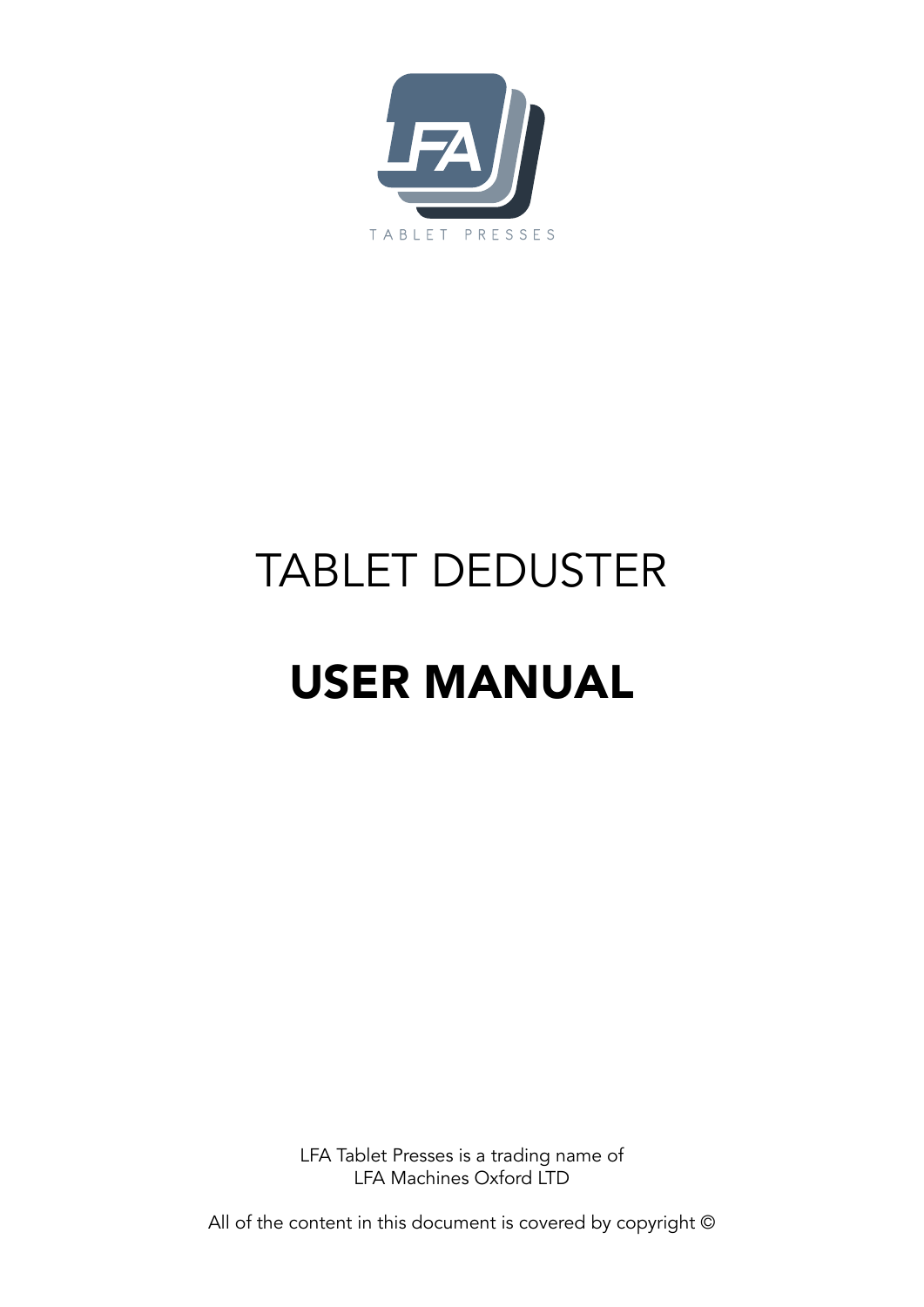### **CONTENTS**

Page 1. **Introduction** 

Page 1. Technical Specifications

Page 2. Fig. 1 Structure

Page 3. Installation

Page 3. Operation

Page 4. Cleaning

### Introduction

The Tablet Deduster is a dedicated machine for the removal of dust residues from tablets after pressing. Able to process more than half a million tablets an hour, it can be connected to most tablet presses and ensures clean, professional looking tablets that are free of unsightly powder traces.

The Tablet Deduster is a modern, highly specified design whose advantages include better efficiency, better dust removal, lower noise and easy maintenance.

NOTE: Please read these instructions carefully before first use.

 $\overline{\mathbf{1}}$ 

### Fig. 1 Structure

- A Tablet inlet
- B Concave channel
- C- Compressed air nozzle
- D Dust pipe
- E Tablet outlet



| Capacity       |
|----------------|
| Power          |
| Dimension      |
| Weight         |
| Vacuum         |
| Compressed air |



## Technical Specifications